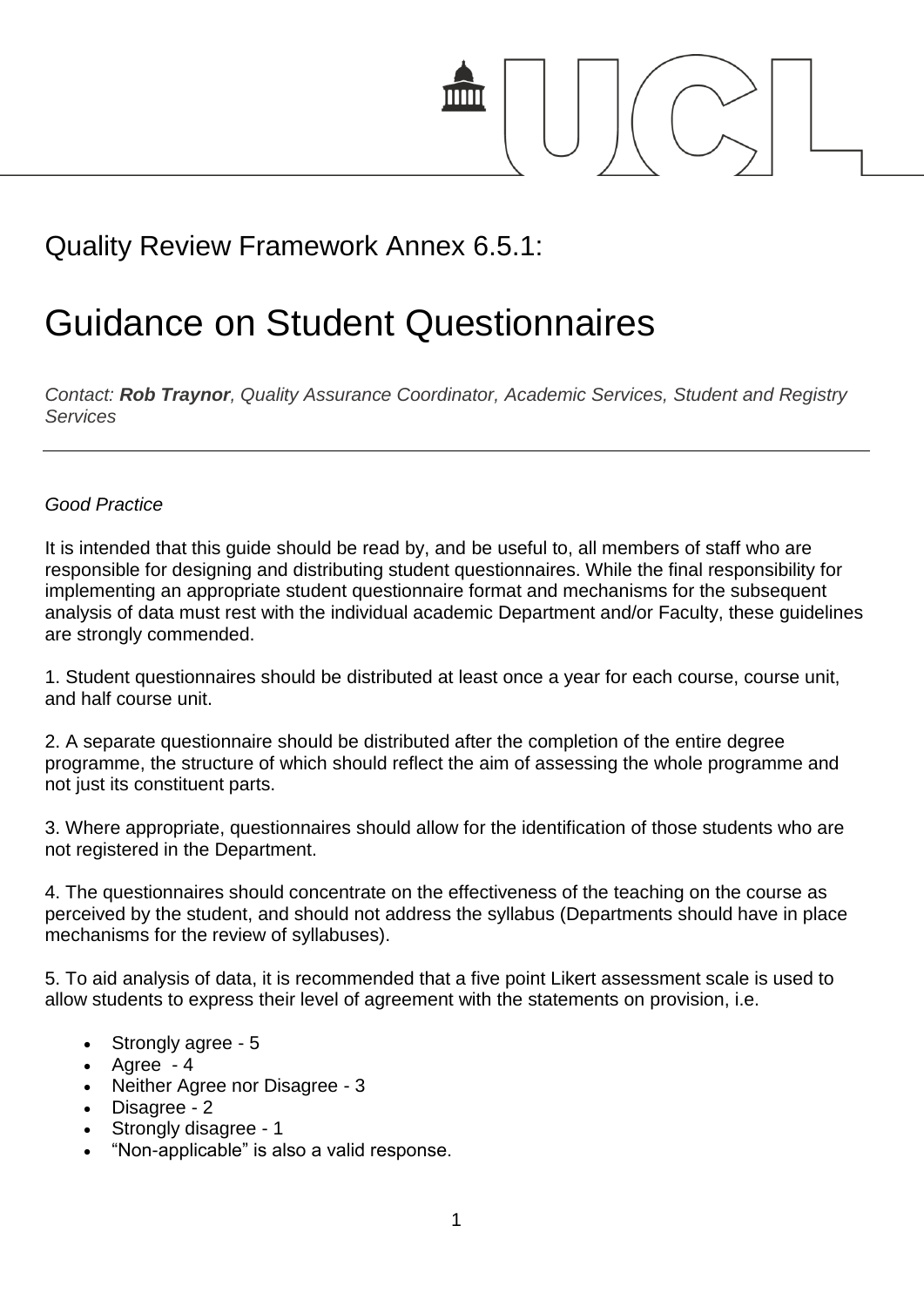Questionnaires can be read by an Optical Mark Reader, or alternatively using electronic systems to enable on-line completion and to assist the data analysis (Opinio is widely used in UCL and it is also possible to use Moodle). It is advisable to retain the use of the five point assessment scale for electronic questionnaires in order to ease comparability with other programme and previous years' data. Departments may use this suggested **[Student Questionnaire template](http://www.ucl.ac.uk/academic-manual/part-7/student-questionnaire-template)** if they wish.

6. The following headings represent the recommended areas to be covered by the core element of the questionnaire, although it is accepted that the individual questions may vary depending on the type of teaching employed (e.g. when lectures do not represent the main mode of teaching):

#### A. ATTENDANCE

What percentage of the total course do you estimate that you attended (please indicate)?

Questions to be answered using the 1-5 assessment scale.

### B. COURSE STRUCTURE

- The course aims were made clear at the start.
- The course aims were met.
- Teaching sessions were well-prepared and presented in a logical order.

#### C. ASSUMED KNOWLEDGE

The starting standard was at the right level for me.

#### D. SUPPLEMENTARY MATERIAL (where issued)

The hand-outs/reading lists were useful.

## E. TEACHING DELIVERY

- The lecturer was audible and the subject matter clearly explained.
- The pace of teaching was at the right speed.
- Slides/overheads and other teaching aids were adequate and well-prepared.
- Online materials and activities were clearly structured and presented and integrated well into the course (including Moodle).

#### F. STUDENT PARTICIPATION (where applicable)

- Student participation was encouraged during the course.
- When active participation online was required (e.g. discussion forums, online development of materials, collaboration) this was managed and supported effectively.

#### G. WORKLOAD AND FEEDBACK

- The workload was manageable.
- The criteria used for marking and assessment were clear in advance.
- The feedback provided on my coursework was helpful in developing my understanding of the subject.
- Feedback on my coursework was provided within one calendar month.
- Feedback was provided by the supervisor on research projects/dissertations/long essays on at least one occasion.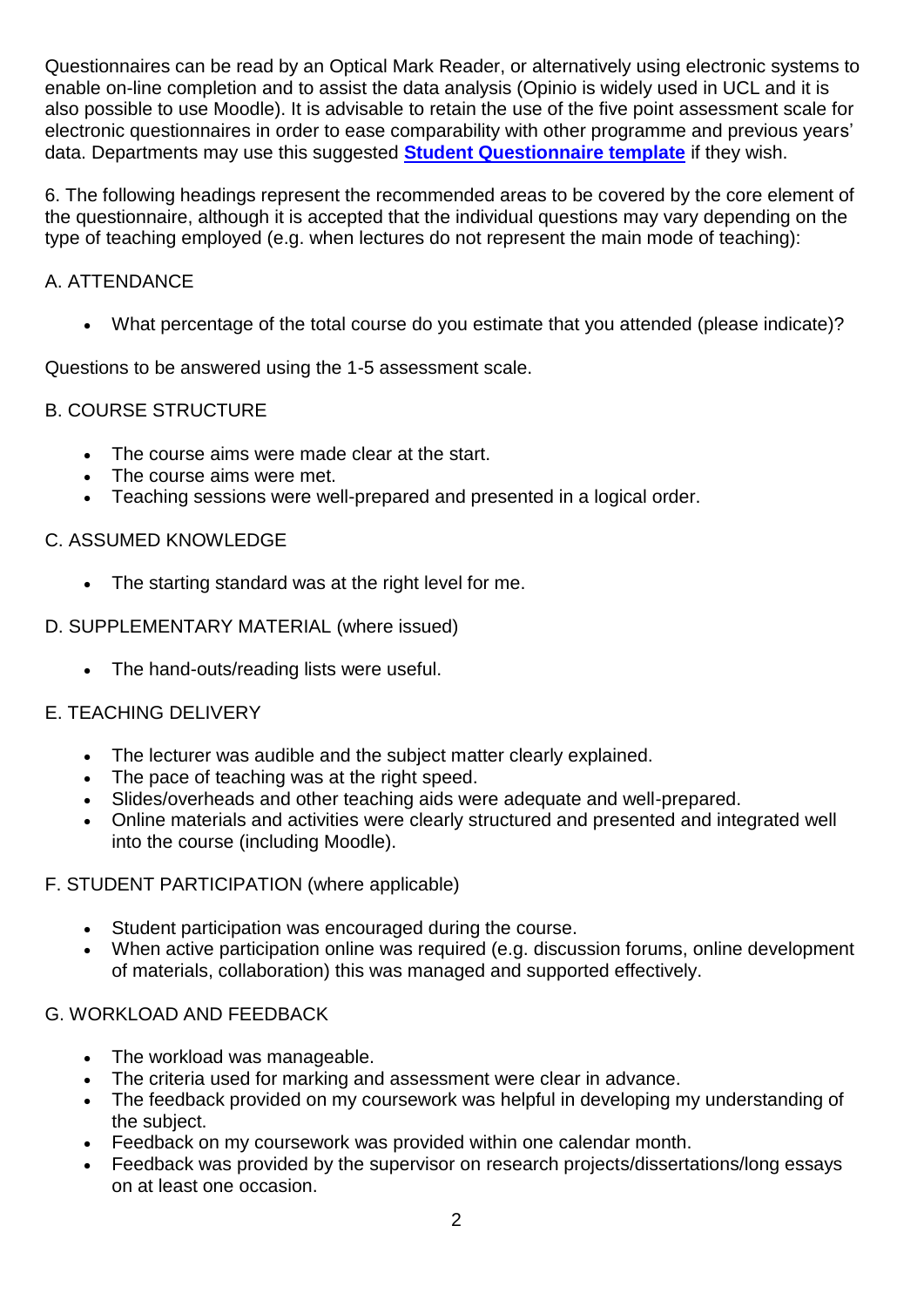#### H. INTEREST

• The teaching was stimulating and helped make the subject interesting.

I. TEACHING SUPPORT FACILITIES (optional where applicable)

- The computer terminals provided were adequate for my needs.
- The space provided was sufficient for my needs.
- Language laboratories were sufficiently equipped for my needs.
- The studios were adequate for my needs.
- I was able to access all the recommended reading for my course.

#### J. INDIVIDUAL STUDENT COMMENTS

 An adequate space should be provided on each questionnaire to allow the student to add any additional comments. Such comments should be positively encouraged.

7. There should be student involvement in the design of the questionnaire.

8. The assessment of central facilities (i.e. Library Services and Information Systems) should be undertaken independently of Departments and is a matter for the respective heads of those administrative/service areas who should seek appraisals of their services through the distribution of questionnaires to a randomly selected number of students.

9. A report, summarising both the analysis of quantitative data and the commentary written by individual students, should be produced.

10. The analysis of data should be conducted by the Department and a summary of the results forwarded to the Departmental Teaching Committee (DTC) and/or the Staff-Student Committee (SSC). Each Department should have adequate mechanisms for identifying action required and ensuring that appropriate action is taken where necessary. It is recommended that analyses of questionnaires should be retained for a period of time in Faculty Offices to allow individual staff to consult them as and when appropriate.

11. The Departmental summary of the main issues and matters of interest arising from the student questionnaires should be forwarded to the Faculty Teaching Committee (FTC). Faculty officers should then produce a faculty-wide summary of the main matters arising from the departmental student questionnaire summaries to be considered at the FTC. This summary should then be submitted to the Joint Staff Student Committee (JSSC) which considers the faculty summaries of student questionnaires alongside other sources of student feedback data and produces an annual overview report for Academic Committee.

12. It is recommended that there are mechanisms in place to ensure students receive feedback from student questionnaires, including analysis of the data and summary of comments. The Department should provide an opportunity for collective comment by students (possibly through SSCs) on data from questionnaire responses and where relevant, to receive the reaction of course tutors.

13. A high response rate is an essential part of any questionnaire survey. Various techniques for improving response rates include:

 the distribution of questionnaires unannounced during a timetabled teaching session towards the end of the course;